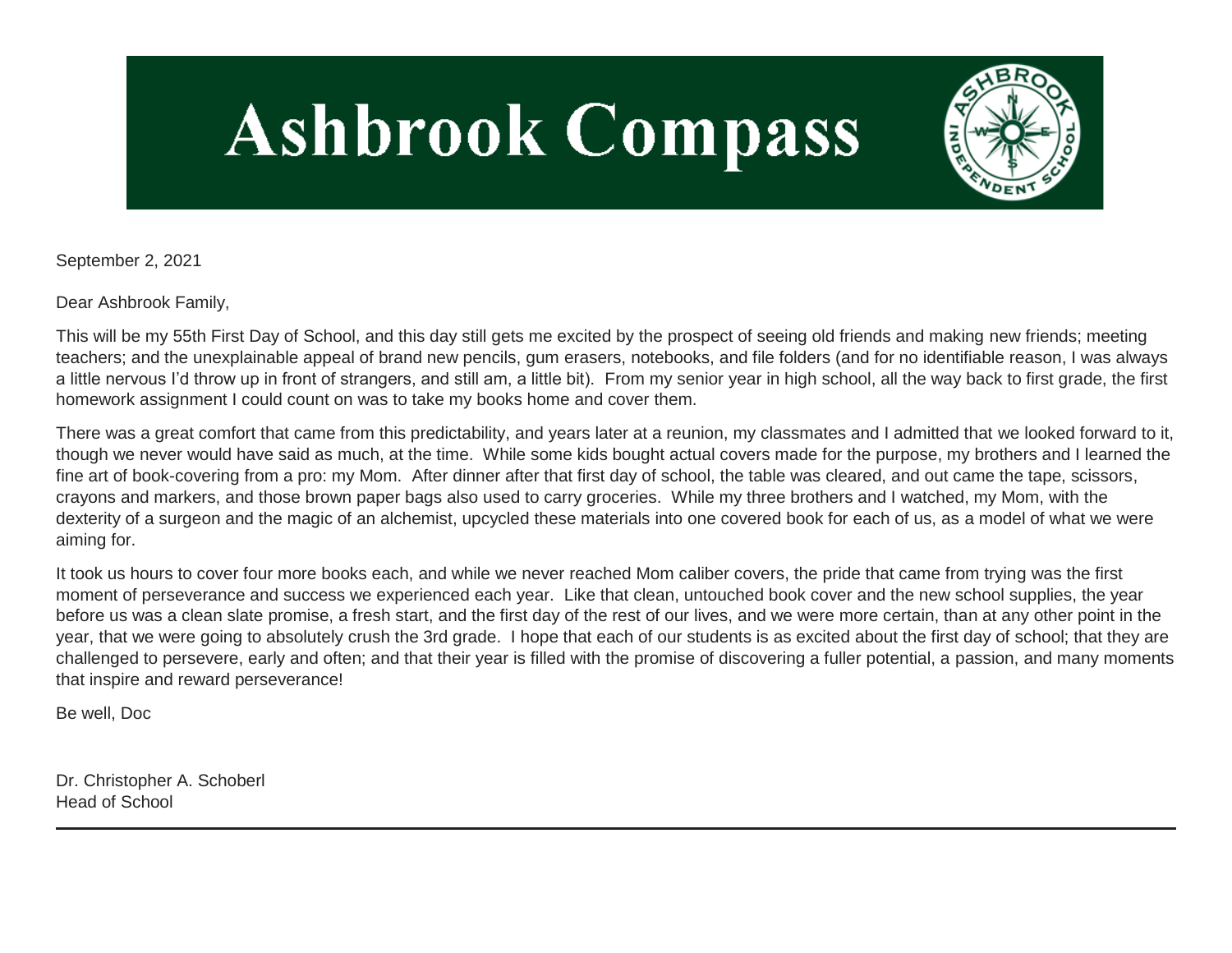**Dates to Note:**

**September 2** -- Office Closed for Training, 8:30 am - 4 pm

**Next Week:**

**September 3** -- School Closed **September 6** -- School Closed; Labor Day **September 7** -- 5th grade and New Student Orientation **September 8** -- FIRST DAY OF SCHOOL; Half-day **September 9** -- First day of Gym Drop-n-Go and After School Care

**Upcoming Dates: September 13** -- First day of hot lunch program **September 14** -- K-4 Back to School Night via Zoom starting at 5:00PM **September 15** -- PTO meeting via Zoom at 9 am (link in the next Compass) **September 16** -- 5-8 Back to School Night via Zoom starting at 5:00PM

## **[2021-22 School Year Event Calendar](http://link.mystudentsprogress.com/ls/click?upn=t3AI3kjK1Pyk9qPfHnOahelBVVSIlRAa3GeSLMbkINmgHr3guxrPuqfp-2Bh-2FJW4nCZ4g8Gi3XkGXC-2FKATZbsSvlLtGaxynoxi8rg7wuoRjJ9ogb5HbX999Eip-2FZE6wLdBt-2FZXHJBS6zquMLtzN9wyAf-2BwWQPV3rI3lDDknuQ1JHMBzJ8gUYT-2F7YzNEwZY9IsL01sHprQ-2FIDOi-2FxvxQxcWetx3uPiVsOO-2BTqPctwW7ytf9RkxC1x3UjTIEBtRaqxRocHrr-2BmciBR4-2BJ-2F9FRK9RIbCVijz3zpNIIcd4PIsUMddSSVNBf6Erlmv-2BHBcLMpY-2BXATDQ1ruaOReFDZmWYSBv8U-2FG-2FKOr0yEkAwqSdMzdcQ3gq4Z79RZNOTZP4nGap5-2B4nzc4nIf29OyD3NhvJHQaLkc85sE-2FfYbPaGyyk6H2FOzJRYThJmT37US6LpTrGNlh9HxVTLYe1LpjcNTBXNJsSKlp-2BAa-2BVuGTdE8v33fTt9-2BgR-2BE9tSlDPzhNHxWPZ2RZ535aLRz3SoCCiPZR3EABfh4FMKDRC4z2q-2Bvjvbtim7SOD4kDD2r5XYSDBe4a3bcI5fNds6iRAQWmj3uDnwn3-2B3tKuGNT1JKaRpJXKTgGLzWZLAnNUo4fvdQC77H83vaK-2BM8PCeLuljt-2FRAsnx0cP-2FGdRouESOyMOB5ORkT-2BH-2Bkw4hRRiiTCpe61BsZqpA-2Bux2Rl_1PndbFfBoQGSZbxwXHHEexw3B2F0fG-2BUmuXm6a-2BX-2BzuB-2BpKbUaocPRcSdMF65b9mSw4FSv0f6Zucct9kYNpGKU8FJj-2B02JFGNpFO0ZG-2FS7nKuL85PhZ6b7eK0ISfUC-2F-2FEB-2FJF0yCDLs5W0ybiatNsK-2BTQmv-2BY9Y7T9vbE0Rzf3Wa89Iu2Lk-2Fudurv2FVFEta0wp7jvpxA1wXNJ-2BJjdJGGsTeTvkF8rpvGvrHu6dyo3vsmEafnNyc-2BQ0lB5zv1X7FQdZIsJgrNxy3o8-2FTpgwzvJpDX-2FQ0F0DC2DPeldo93wbVpmWESKSpZM-2FF4WbOJXhab6xfQWGFMgeb-2BokSAydJGEI-2BqHLdND7mWLaHHdjiYvsqWOv6Cl6T0eW-2BdZpD0JlQMXZrnG4Kvao7GRQx6GX44BiG1yAIBvWZE1wgxRxgBxtZjymnfdKLZPyj0qqoCOSO)**

### **1st Day of School - September 8th**

*We are looking forward to welcoming your students to their first day of school! In the morning, our 8th graders will be leading the way into the 21-22 school year by greeting students in front of the school. Please remember the 1st day is a half day with dismissal at 12:00. Plan to stick around for a little while at pick up time to greet all the teachers, take some first day pictures, and enjoy a treat to celebrate the start of our new school year!*

### **Drop off and Pick up Reminders**

Preschool through 4th grade families: Park your car and walk your student to their exterior classroom door to drop off in the morning. Pick up your student outside their exterior classroom door. Kindergarten, 3rd grade, and 4th grade families, remember to walk through the covered playground around to the back of the classrooms.

5th grade through 8th grade families: Drop your student off at the main entrance sliding doors in the morning. At pick up time, drive around the back of the school towards the playground to pick up your student from the exterior classroom door.

Parents, please do not enter the building with your student. Thank you!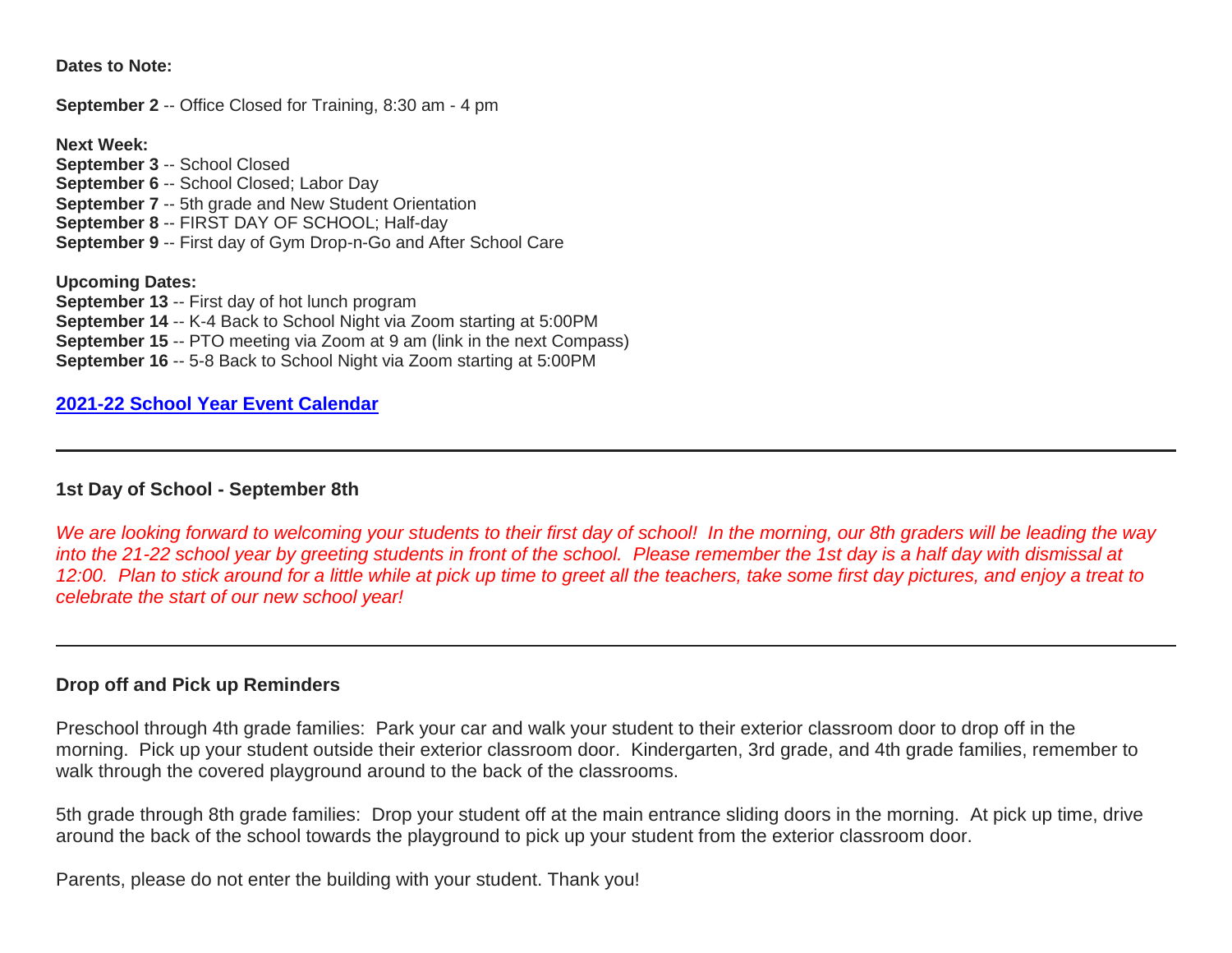## **Before School and After School Care starts September 9**

7:30-7:45 = Gym Drop-n-Go is available for grades K-4. Drive around the back of the school towards the playground to the gym double doors where Ms. Weber will welcome early arrivals. There is no additional cost for this service.

7:30-7:45 = Middle school early drop off. The main entrance sliding doors will be unlocked starting at 7:30 for students in grades 5-8 who arrive before Homeroom is open. Students may find a place in the Commons to sit and read, work on homework, or wait quietly until Homeroom begins at 7:45.

2:45-5:30 = Beginning School After School Program will be held in the preschool room. Students can be picked up at the exterior classroom door.

3:00-5:30 = Lower School Grades K-4 After School Program will be held in the library. Students will exit through the main entrance sliding doors.

3:00-5:30 = Middle School Grades 5-8 After School Program will be held in Mr. Wilson's classroom. Students will exit through the exterior classroom door that leads into the courtyard. Parents can around the back of the school towards the playground to pick up your student.

Sign up **[HERE](http://link.mystudentsprogress.com/ls/click?upn=n7jYKe39nC4PrVAw2BzaOolgU5XUleaJ61qfvNJxTW3uoi8RFzNYUfSc1qXdqajA34djZWrxIBJBxzp2whbybvqIYp3dDOkCDgKesziBdClU1gSff40dOT6un1FKfv7o-2Fi-2Bxuf5e569VqSWQCqae8FBH-2FI-2BG5kCV5h8k0AH6sl4-3DjPbP_1PndbFfBoQGSZbxwXHHEexw3B2F0fG-2BUmuXm6a-2BX-2BzuB-2BpKbUaocPRcSdMF65b9mSw4FSv0f6Zucct9kYNpGKQftJyyrUpqUKXGTlNg7DnMaOkaSfl6K8QDqnJ-2FOo-2FOWbNoy19yMH6lxNb5ftjNAGnr-2FYLKoGLeySJjloLfgAKQ-2B4TrVWgqmlBmhSqmk6ZmgR1LEHdili-2FteVOH9yDYLasRcB54NMX5YJ5AcmdusY8r7JfBymAU-2FasEcebzQZwciCig26s0SxtfHkz9P0o67-2FqLPT8EpuGYbDoZQOe91pQ0eh6NivFVLZYhrKpVZTJILo1Z-2Fd9r7TQLwPnGzF8s8iYILoy7EKKrnpE75su-2FEwM1D2Olta5l85j5ujJNRMAaehxqrrQiqLcjSOe0xJg3V-2Fr8j2uOenTovF-2FnYX4z6KnGWyEAFsipo72Uncf-2FI2vfu)** to enroll in the After School Program

### **Back to School Nights**

As we carefully plan for our new school year and work to create opportunities to build community as safely as possible, we have finalized our plans for Back to School Night. More details to follow soon, but please mark your calendars for the dates below as we look forward to 100% attendance.

Tuesday, September 14th = K-4 Back to School Night via Zoom starting at 5:00PM

Thursday, September 16th = 5-8 Back to School Night via Zoom starting at 5:00PM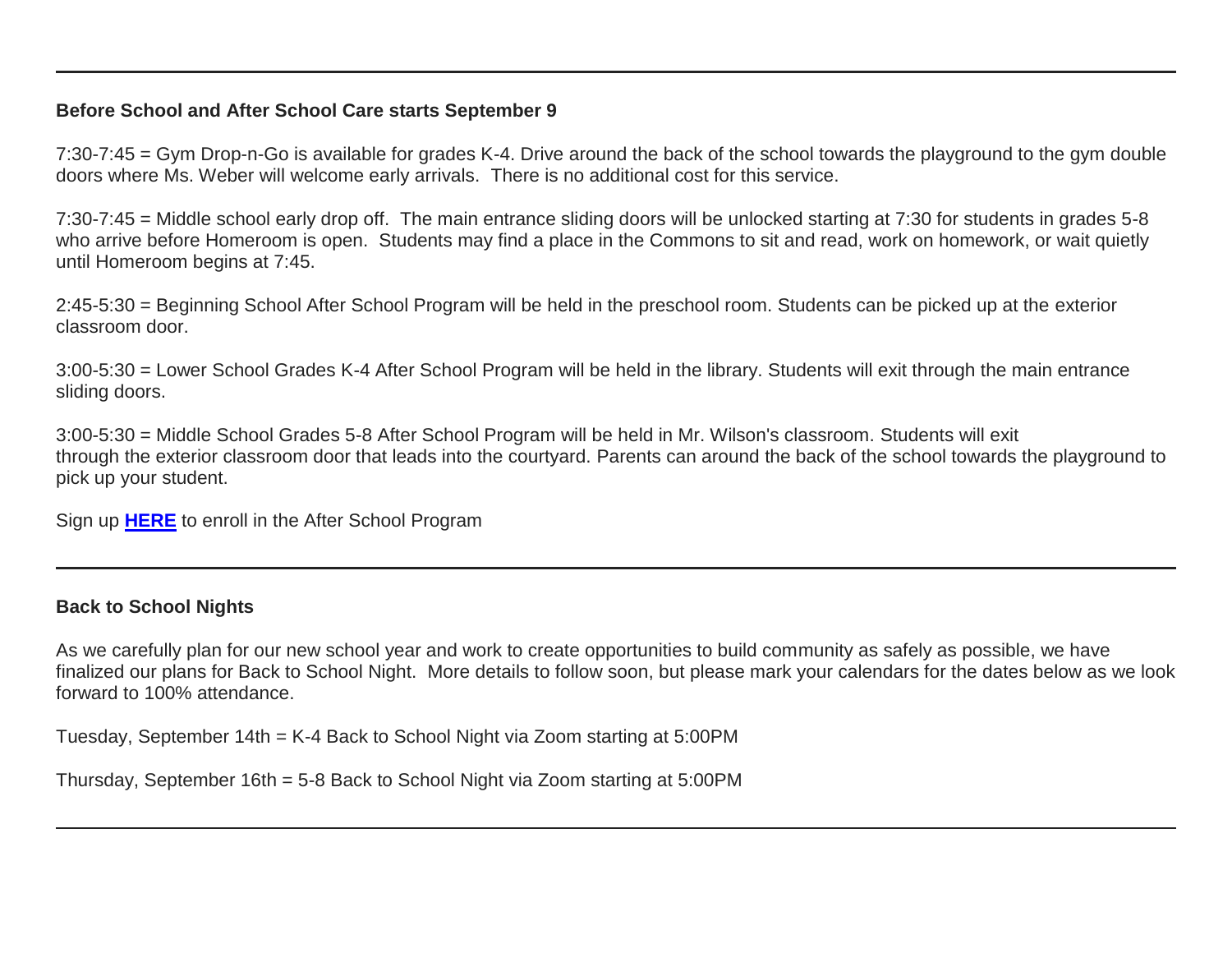# **Board of Trustees Update**

In keeping with our practice of open and transparent communication with the Ashbrook community, here are the highlights from the Board of Trustees regular monthly meeting in August.

During the meeting, the Board welcomed our newest Board members, Kathy May and Jade Chambers! We also talked about the how the Board would participate in staff appreciation activities in the 21-22 academic year. Much like the staff and parents, the Board is reading Vivek Murthy's book, Together. At the August Board meeting, the Board talked about their impressions of the first 4 chapters of the book and possible implications on Ashbrook from what they had read.

The Board then turned its attention to a discussion of the financial stability of the school. Though the discussion centered on the future, the Board quickly focused on the short-term actions that would be required and which Doc Schoberl is pursuing in AY21-22. The Board reviewed and approved a set of 5 outcomes for Doc to focus on. There was also a review of the current status of school enrollment and facilities issues. Finally, we had an update on the Board Policy Working Group.